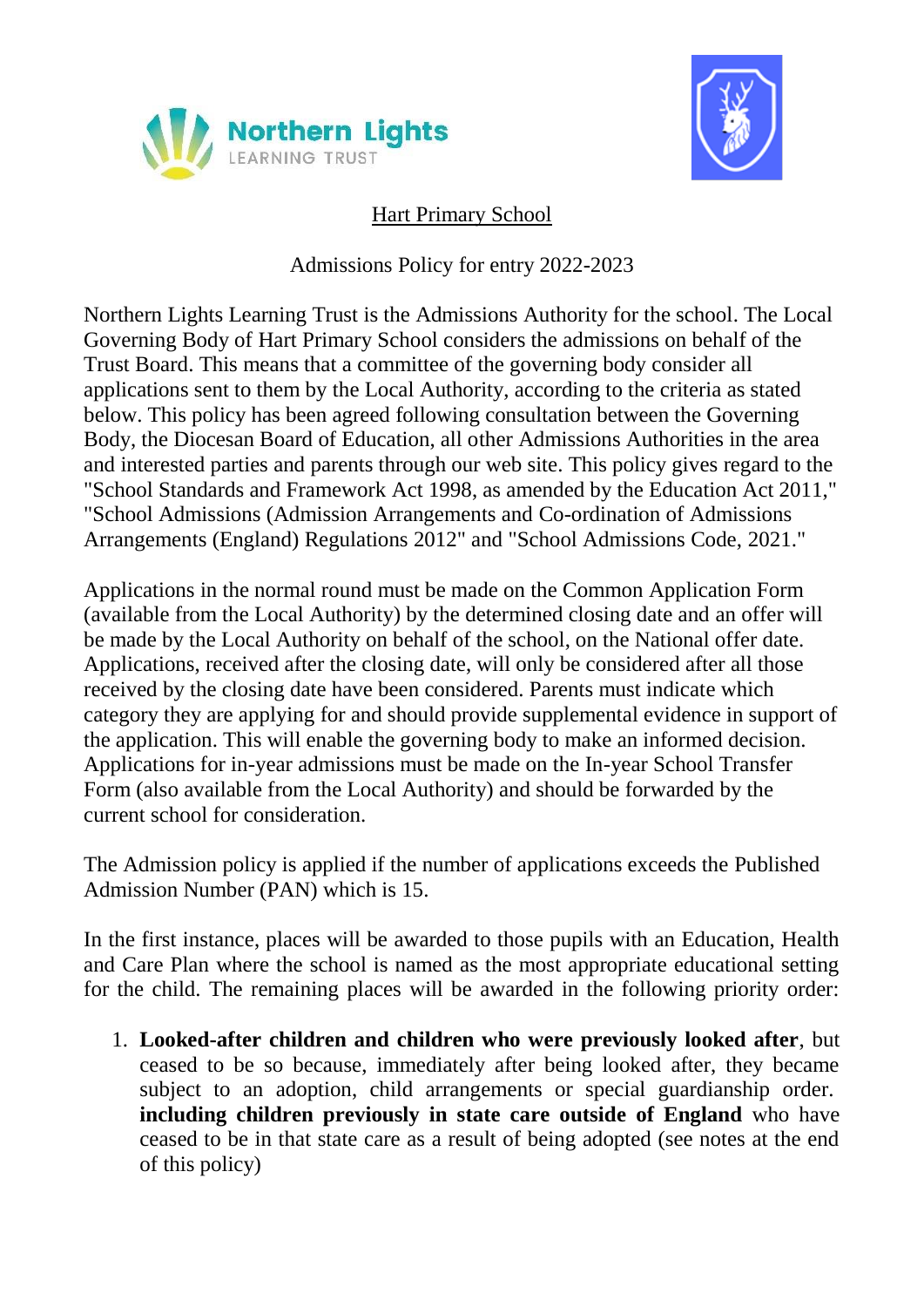



- 2. Siblings children who have an older sibling attending the school, at the time of their application. Sibling refers to brother or sister, half brother or sister, adopted brother or sister, step brother or sister, (foster brother or sister), or the child of the parent/carer's partner. This applies where the child for whom the place is sought is living in the same family unit at the same address as that sibling.
- 3. Those children who live in the school's admission zone.
- 4. Feeder School- children who attend the Nursery of the same school in the previous academic year to that of their application.
- 5. Other children

**Tie Breaker:** In all criteria, if there are more applicants than places available then priority will be given to those children who live closest to the school as determined by a straight line distance measurement; from the address point for the child's home to the address point of the school, using the Local Authority's computerised measuring system.

In the event that two distance measurements are identical, the school will use random allocation to decide which child should be offered the place. The process will be conducted in the presence of a person independent of the school.

*Definition of Distance – Distance will be measured by a straight line measurement from the address point for the child's home to the address point of the school, using the Local Authority's computerised measuring system, with those living closer to the school received the higher priority. The address points are linked to the Local Land & Property Gazetteer.*

## **Admission of children below compulsory school age and deferred entry to school**

The School Admissions Code requires school admission authorities to provide for the admission of all children in the September following their fourth birthday. However, a child is not required to start school until they have reached compulsory school age following their fifth birthday. For summer born children (those born after 1 April) this can sometimes be almost a full school year after the point at which they could first be admitted.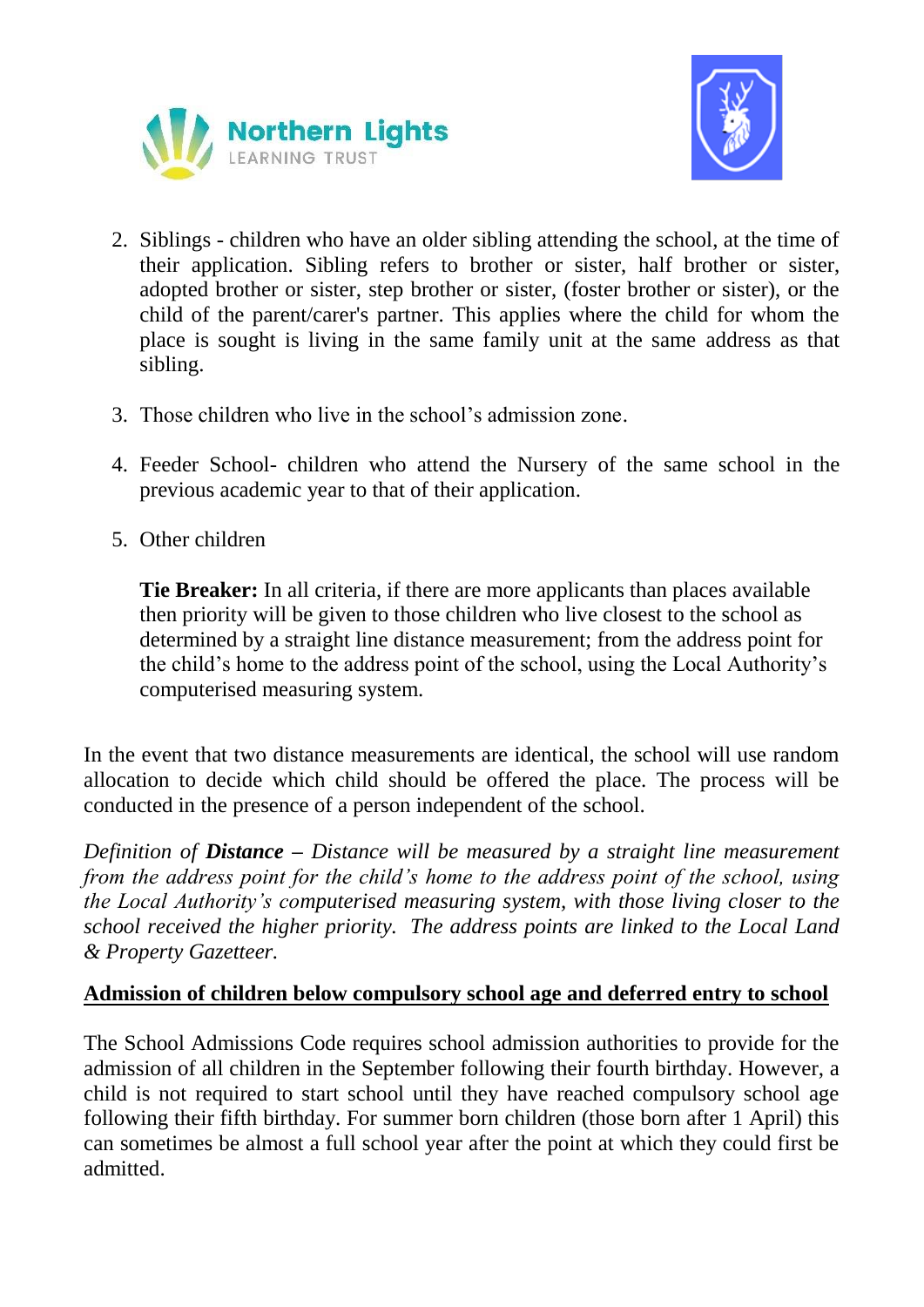



Some parents may feel that their child is not ready to start school in the September following their fourth birthday. Parents are entitled to request in writing that:-

their child attends part-time until they reach compulsory school age, or

- that the date their child is admitted to school is deferred until later in the same academic year or until the term in which the child reaches compulsory school age The school will hold any deferred place for the child, although, in the majority of cases, we find that children benefit from starting at the beginning of the school year, rather than part way through it.
- that the date their child is admitted to school is deferred until the term after the child reaches compulsory school age.

The child must, however, start school full-time in the term after their fifth birthday.

If parents of summer born children wish to defer entry as outlined above and wish them to be admitted to the Reception Year in the term following their fifth birthday, rather than year 1, then parents should apply at the usual time for a place in September of the current academic year together with a written request that the child is admitted outside of his or her normal age group to the Reception Year in September the following year providing supporting reasons for seeking a place outside of the normal age group. This should be discussed with the Head Teacher as soon as possible. If their request is agreed, and this should be clear before the national offer day, their application for the normal age group may be withdrawn before any place is offered and they should reapply in the normal way for a Reception place in the following year. If their request is refused, the parents must decide whether to wait for any offer of a place in the current academic year (NB it will still be subject to the oversubscription criteria in this policy) or to withdraw their application and apply for a year 1 place the following year. Parents should be aware that the Year 1 group may have no vacancies as it could be full with children transferring from the previous Reception Year group.

## **Notes and supplemental information: Looked after child**

By a "looked-after child" we mean one in the care of a local authority or being provided with accommodation by a local authority in the exercise of its social services function. An adoption order is one made under the Adoption Act 1976 (Section 12) or the Adoption and Children Act 2002 (Section 46). A 'child arrangements order is one settling the arrangements to be made as to the person with whom the child is to live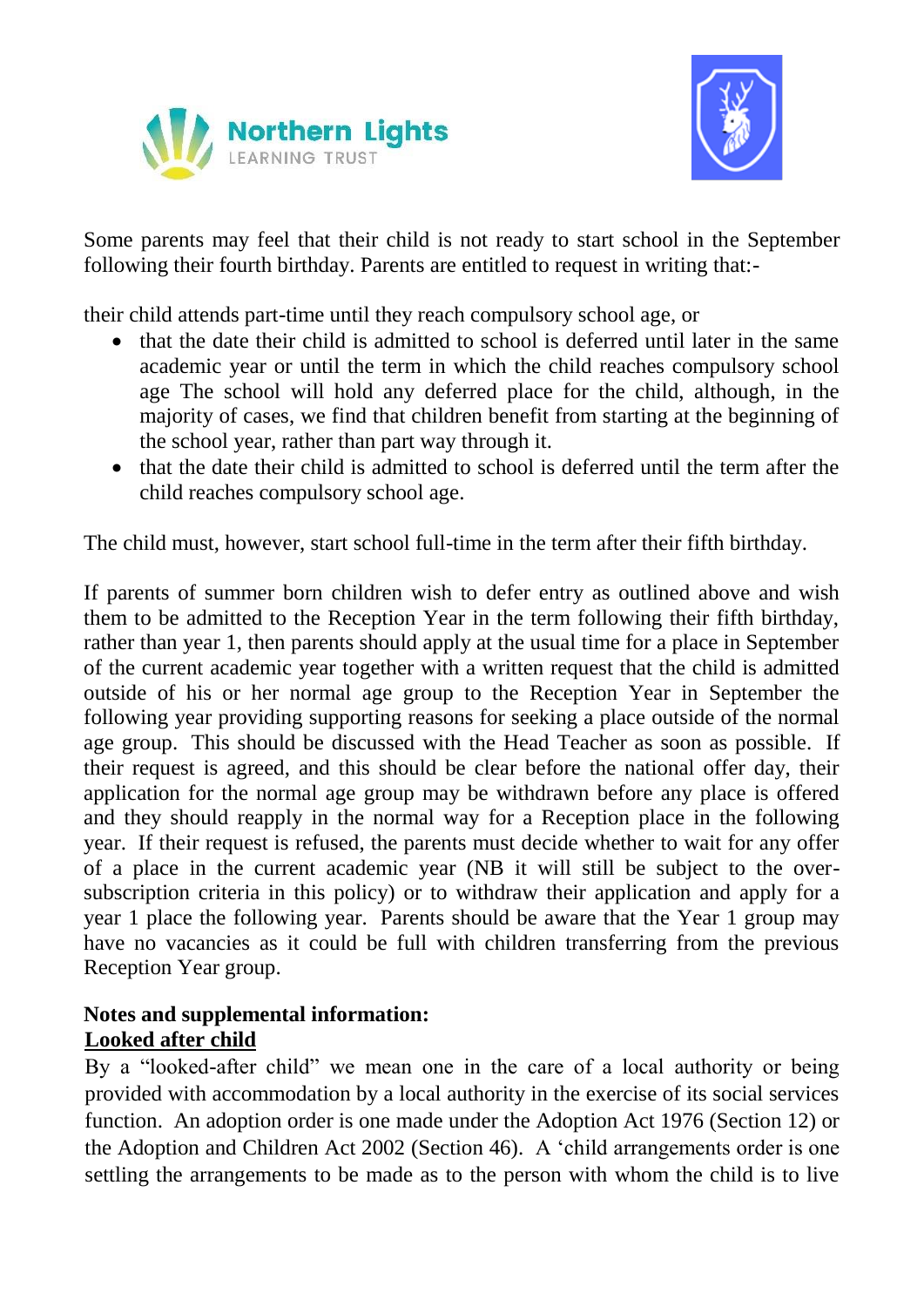



(Children Act 1989, Section 8, as amended by the Children and Families Act 2014, Section 14). A 'special guardianship order' is one appointing one or more individuals to be a child's special guardian/s (Children Act 1989, Section 14A). Applications under this criterion must be accompanied by evidence to show that the child is looked after or was previously looked after (e.g. a copy of the adoption, child arrangements or special guardianship order).

Children previously in state care outside of England means children who have been looked after outside of England by a public authority, a religious organisation or another provider of care whose sole purpose is to benefit society. The care may have been provided in orphanages or other settings. In the case of children adopted from state care overseas, the admissions authority will require evidence that a child is eligible by asking the child's parents or carers for appropriate evidence of their previously looked-after status.

## **Shared Parental Responsibility**

Where two adults have shared responsibility for a child, they should agree before submitting the application which schools to name as their preferred schools and the order of preferences. In cases of dispute, or when two applications are submitted, the LA will process the application received from the adult with whom the child is living the majority of the week. If parents fail to agree on preferred schools, and two applications are received for the same child from both parents, then the LA will lead on such issues.

The Admissions Authority may ask for proof of your address. The admissions authority will consider legal action against parents who deliberately give false information, and the offer of a school place may be withdrawn.

Information given by parents which is found to be fraudulent will result in the offer of a place being withdrawn.

The admissions committee is required by law to consider the information supplied on the application form and the supplemental information asked for. It is very important that you take great care to ensure the details you provide are complete and correct before submitting them. Any advice or support you require in completing this form can be sought via the school office.